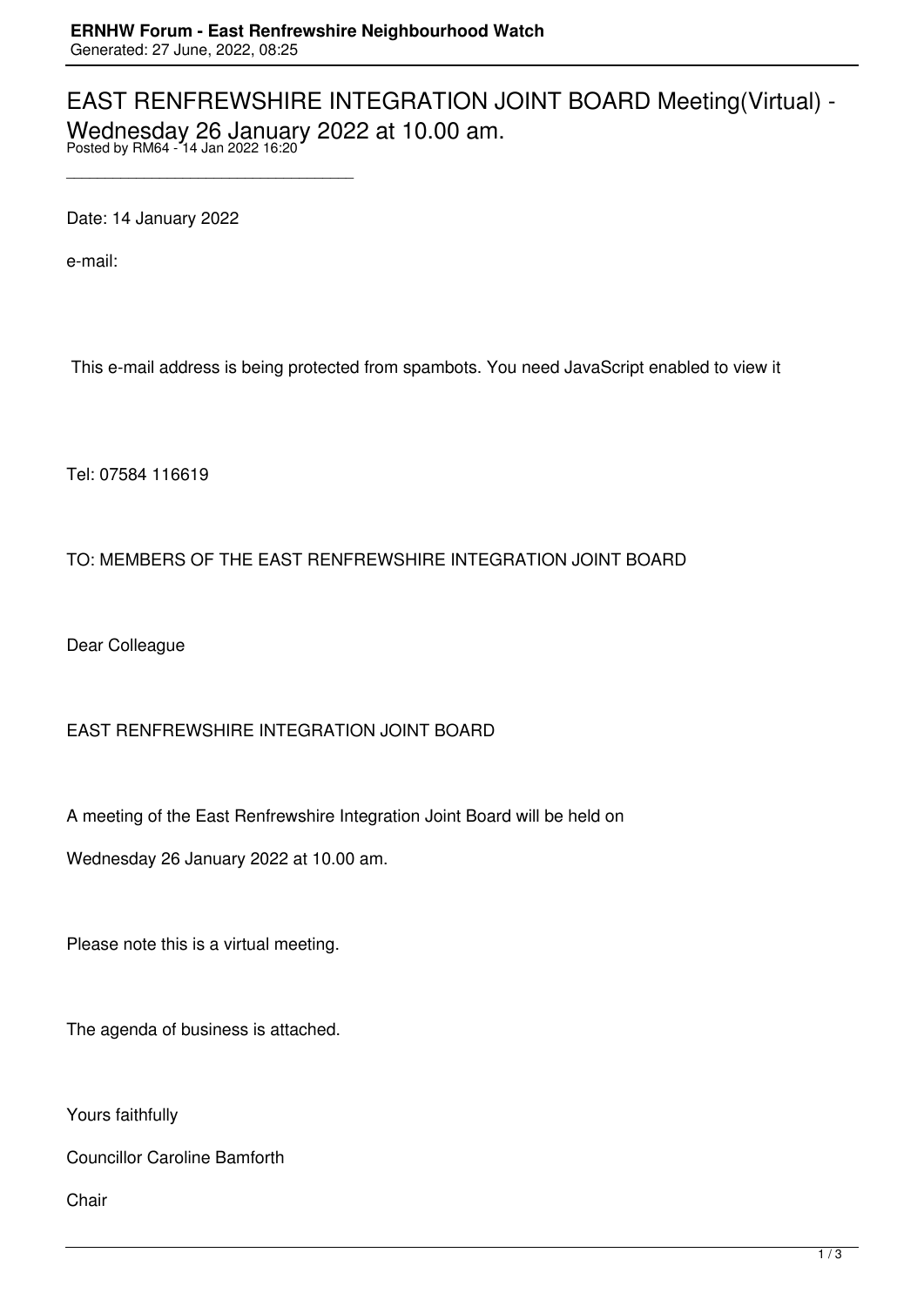For information on how to access the virtual meeting please email

This e-mail address is being protected from spambots. You need JavaScript enabled to view it

This document can be explained to you in other languages and can be provided in alternative formats such as large print and Braille. For further information, please contact Customer First on 0141 577 3001 or email

This e-mail address is being protected from spambots. You need JavaScript enabled to view it

EAST RENFREWSHIRE INTEGRATION JOINT BOARD

WEDNESDAY 26 JANUARY 2022 AT 10.00 am

VIRTUAL MEETING VIA MICROSOFT TEAMS

AGENDA

- 1. Apologies for absence.
- 2. Declarations of Interest.

3. Minute of meeting held on 26 November 2021 (copy attached, pages 5 - 16).

4. Performance and Audit Committee Minute – 26 November 2021 (copy attached,

pages 17 - 22).